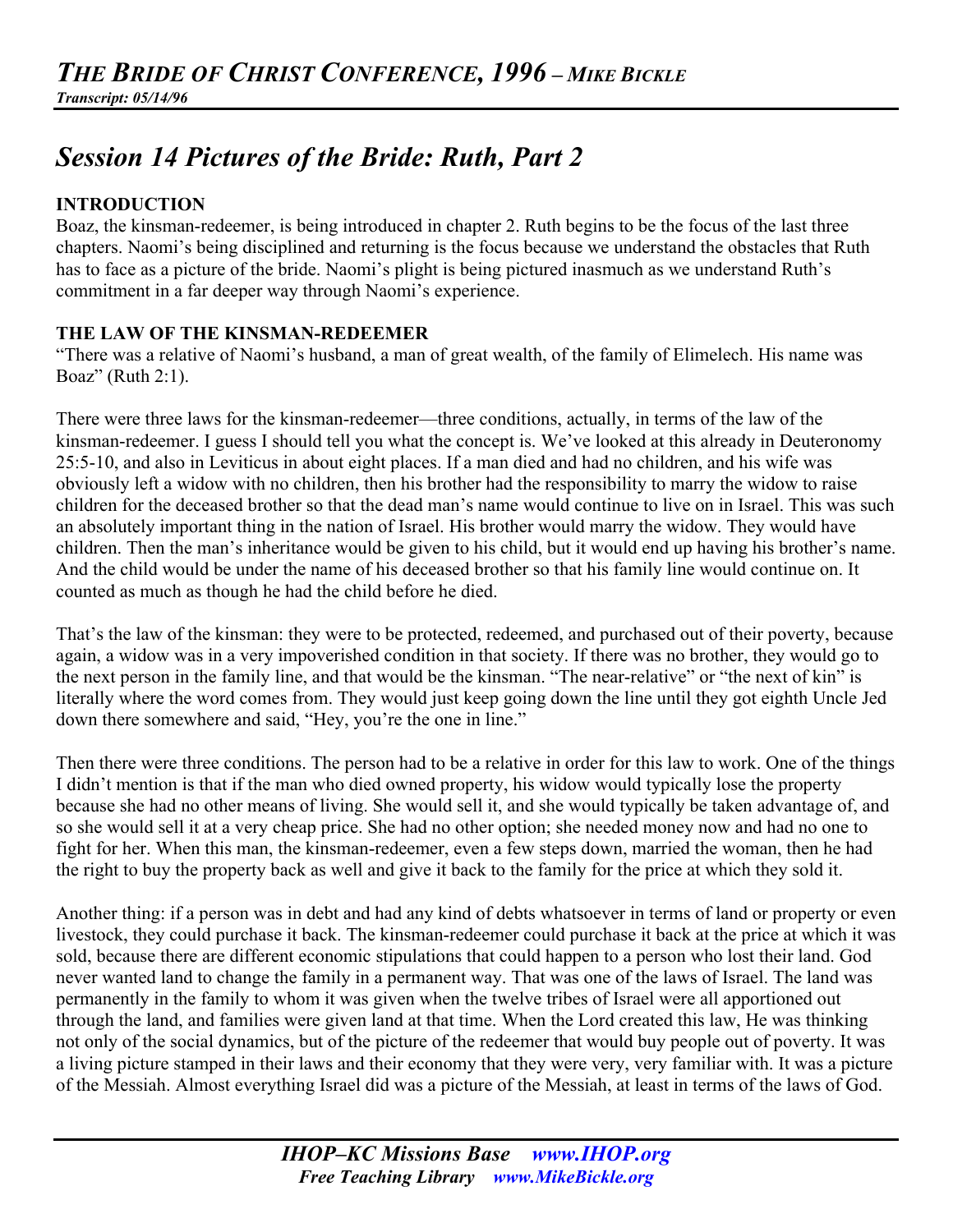## **THREE CONDITIONS OF THE KINSMAN-REDEEMER**

There were three conditions concerning the law of the kinsman-redeemer. They had to be a relative. Some nice man couldn't come along and say, "Hey, I would like to marry you. By the way, could I buy that property for the price at which you sold it?"

The lady says, "No, you have to be in the family line."

The person had to be financially able, and have adequate finances. In other words, they couldn't put a burden on a poor relative who said, "I don't have a chance to pay for this. I can't even pay my own bills. I can't raise another family."

The person had to be willing. He could refuse the right, and then it would go to the next relative. There are all kinds of other issues around these three things that I won't go into. Boaz is being introduced into the narrative here. He's a picture of Jesus, obviously. He's the redeemer. He's the one who comes. The context of this is a time of affliction and need. Naomi and Ruth couldn't have been in any worse need than they are now when Boaz is introduced. That's not an accident. He comes in the very time of great affliction and need.

He's a relative. Philippians 2:7 says, "He took on Himself the form of a man" (Phil. 2:7, paraphrased). He's the uncreated, eternal God, but He was made of the flesh and blood of the human race when He took upon Himself the form of a man. In that sense, He's a relative of the human race.

He's a man of great wealth. There's no question of that. He has adequate resources and he's extremely willing to do it. He fulfills all the laws of the kinsman-redeemer. The name *Boaz* means, "In him is strength."

Incidentally, Boaz hasn't done anything yet. They just wanted to get him into the story. He hasn't actually been part of the story yet. The person who wrote the book of Ruth is interjecting him so that we would know what was going on in a few verses. He hasn't done anything except for being introduced by the author of the book of Ruth.

# **RUTH WENT AND GLEANED IN THE FIELD AFTER THE REAPERS**

The storyline continues in verse 2: "So Ruth said to Naomi, 'Let me go to the field and glean heads of grain after him in whose sight I may find favor.' And she said to her, 'Go, my daughter.' Then she left, and went and gleaned in the field after the reapers. And she happened to come to the part of the field belonging to Boaz, who was of the family of Elimelech. Now behold, Boaz came from Bethlehem, and said to the reapers, 'The Lord be with you!' and they answered him, 'The Lord bless you!'" (Ruth 2:2-4).

Ruth goes to glean in the fields. This is the right of every impoverished person in the nation of Israel, whether a widow or someone in poverty or a stranger. You'll find that the law is very clear in Deuteronomy 24:19 and Leviticus 19:9-10.

The laws of Moses, God's laws that cared for the poor, said this; there were two specific laws. Actually, there are quite a few there, but there are two categories here. Let me see if I'm getting ahead of myself. Ruth went and gleaned in the field after the reapers. The reapers were professional harvesters. They were professionals. They were skilled laborers and they had a sickle. They had their tools and equipment, and they went to various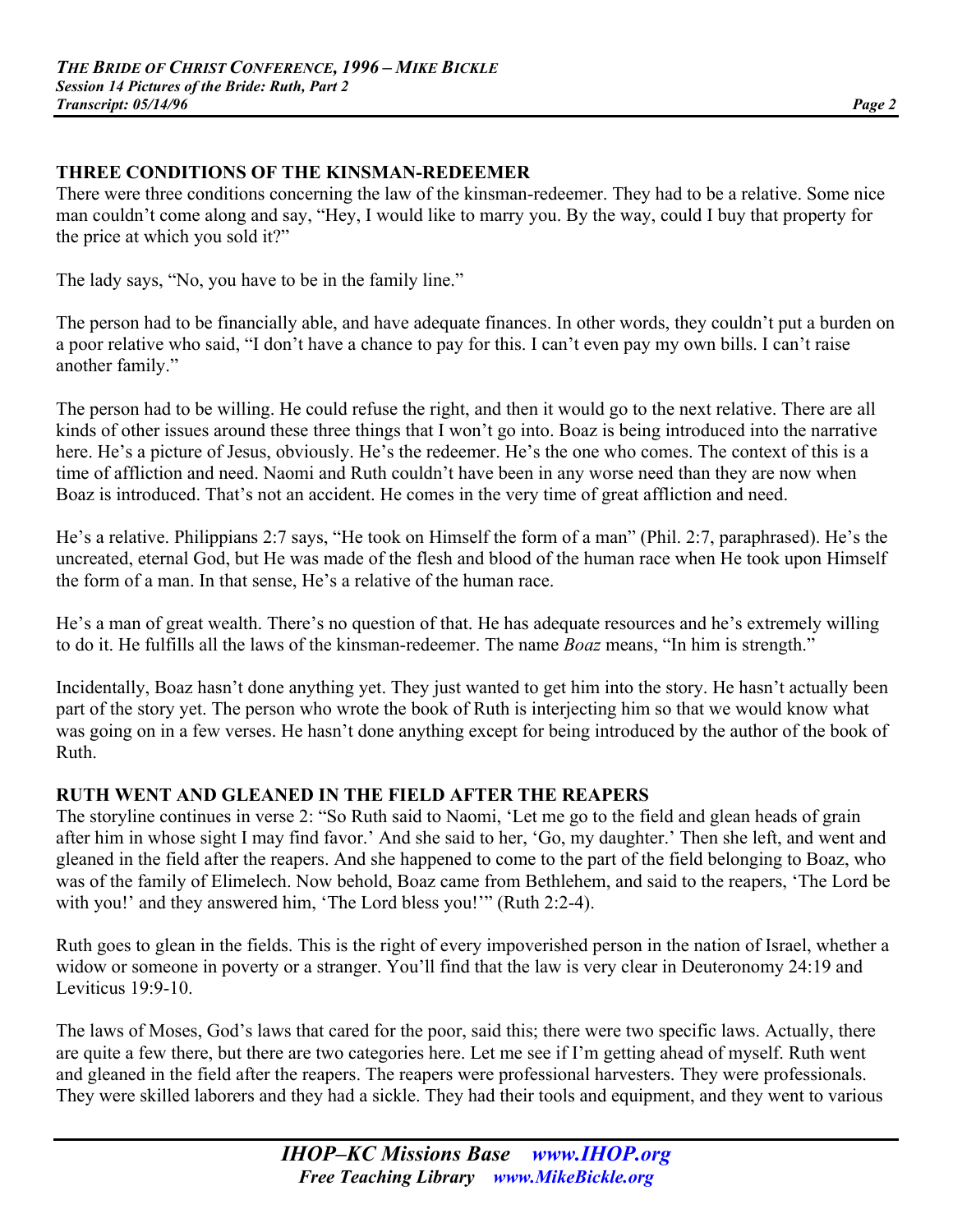places and were hired out as reapers. The gleaners were poor people. The gleaners were the people who got the freebies after the reapers were finished.

What happens, going back to A here, is that Ruth is going to glean. She's picking up the leftovers. Here's what the law said in the verses I gave you, Leviticus 19:9-10. When the reapers gleaned someone's field, they had to leave the corners of the field without reaping them. They had to leave them alone in terms of the barley grain and the wheat. They couldn't harvest the corners. They had to skip them and leave them for the poor. Lots of the farmers didn't do that. They reaped everything. But the ones who obeyed the law of God kept the corners for the poor people, the strangers, the sojourners, and the widows. Then, whenever the reapers reaped, they were very thorough. If anything was left behind, the law said they couldn't even stop and pick it up; they had to leave it for the poor people. That was the law of God. God said, "If you do that, I'll bless you." He told the farmers that.

This was the welfare system of that day. It's interesting, because it was based on work. The gleaners still had to go there and work and get it. There's a point of that as well. Basically, the gleaners picked up the leftovers. This is the plight of a poor widow. She's a gleaner. That's a horrible position in society. It's the lowest position, except being a person with leprosy. That's actually a step lower in terms of an honest person.

"After him in whose sight I may find favor." What she's saying is, "I will go glean, and my prayer is that the owner of the field will actually allow us to obey the laws of Moses."

Because a lot of the owners wouldn't do it. They would say, "Get out of here!"

They would say, "Wait, what about Deuteronomy 24?"

They would say, "Get out of here!"

She meant, "I hope that the person, whoever owns this field, let us glean," because again, she spoke with an accent. She was from a different heritage, and Naomi was too old and she couldn't provide for herself. All she had was Ruth, and Ruth was in such a vulnerable position. She was going to this new place. She was saying, "Hi everyone. My name is Ruth. I'm from Moab. I like you guys. I voted for you in the last war." She needed the favor of the owner or the overseer of the field or she would be in big trouble. She would just be kicked off the land. She said, "Oh, I hope this works for me." She went and gleaned in the field after the reapers.

## **RUTH HAPPENED TO COME UPON THE FIELD BELONGING TO BOAZ**

"Ruth happened. . ." I like that word. The word *happened* is the key. She happened to come onto the field belonging to Boaz. She had never heard of Boaz. Again, in verse 1, the author of the book was just introducing Boaz. He hasn't showed up yet in Ruth's life. She has never met him. She doesn't even know there's a Boaz. It happens, and that's the key word: she happened to come upon the field belonging to Boaz. There's divine intervention. She's stumbling into Boaz and has no knowledge that Boaz even exists. In other words, she's stumbling into the blessing of salvation, into the blessing of God. She's walking into a situation that will entirely change her life. She's being divinely directed. The sovereignty of God is working in the life of this hopeless and impoverished widow.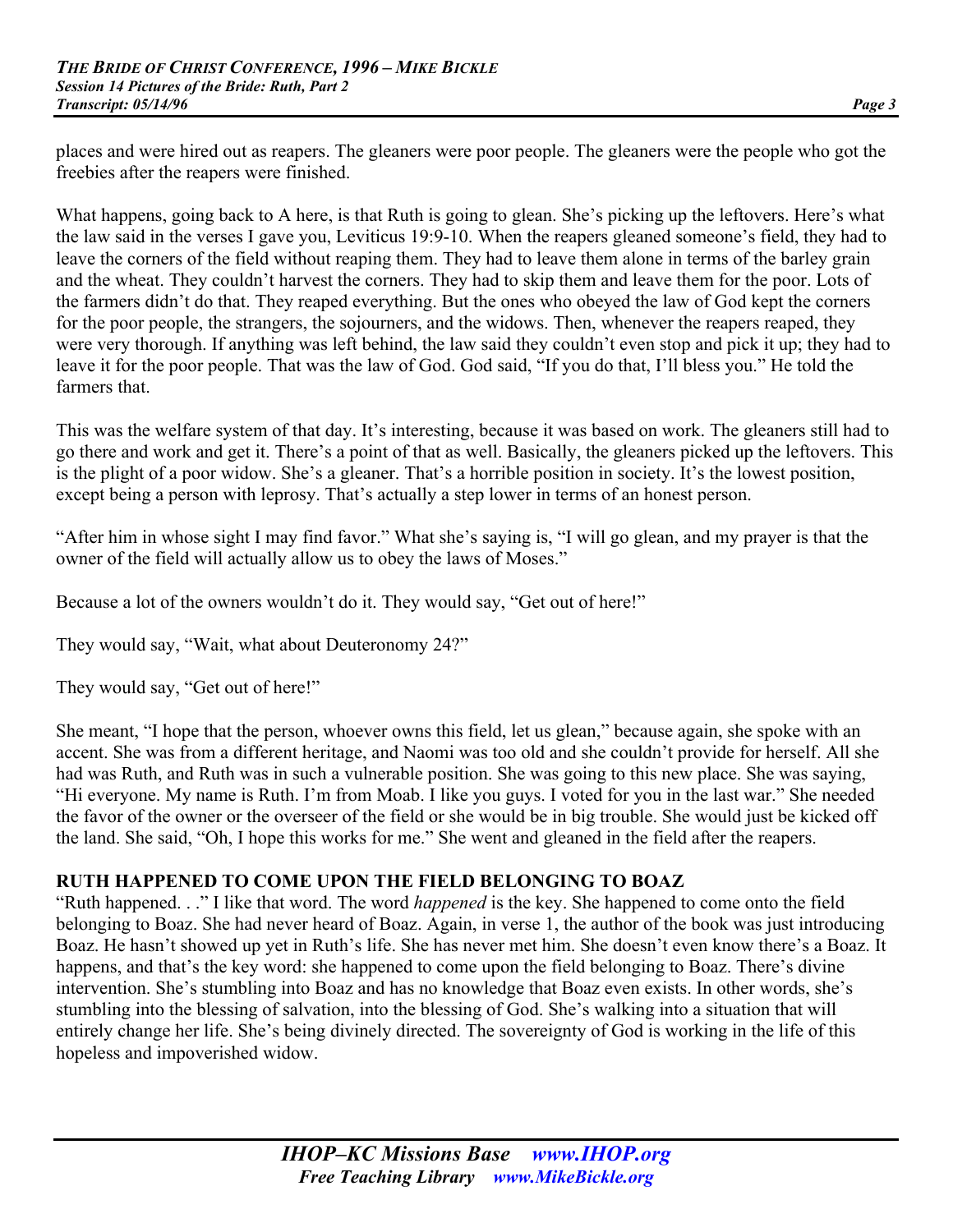The same sovereignty of God is working in your life. You happened to come across the situation where you heard the testimony of Jesus in such a way that your heart was awakened. You happened to meet a person; it happened that a situation took place. Well, it was no more of a coincidence than this with Ruth. It was a divine intervention. The Lord was after you to bring you into His kingdom.

Boaz speaks to the reapers. We're getting a little peek at Boaz's heart. Again, they aren't on his staff yearround. I guess some of them could be, but some of these reapers went from place to place to harvest. He looks at them and says, "The Lord be with you."

The writer is making the point that Boaz is a kind, respectful, God-fearing man, that he's kind to them. He's greeting them. Most wealthy people never even greeted the reapers, let alone the gleaners. They were way beneath them. He spoke blessing on them, and they're showing you Boaz's heart.

They answer back. In other words, this has gone on enough. They said, "We like this man. He's for real." Basically, they're showing you Boaz's heart: that even his workers loved him and honored him and asked that the blessing of God would be upon his life.

## **"THE YOUNG MOABITE WOMAN WHO CAME BACK WITH NAOMI"**

So far, we've been introduced to a kind Boaz. Now we will see his kindness to Ruth. "Boaz said to his servant who was in charge of the reapers, 'Whose young woman is this?'" (Ruth 2:5). There was one overseer over all the work force of reapers. He looks at her over there and he says, "Whose young woman is this anyway?" He says, "I've never seen her before in Bethlehem." Bethlehem's not that large, and he says, "I've never seen her."

"The servant who was in charge of the reapers"—this man over all the employees—"answered and said, 'It is the young Moabite woman who came back with Naomi from the country of Moab'" (Ruth 2:6).

Boaz said, "Oh, well, that makes sense then."

"And she said, 'Please let me glean and gather after the reapers among the sheaves'" (Ruth 2:7).

In other words, "She came and actually asked me permission. She didn't just presume that we would allow her. She actually came to me and asked me to do this." This shows you her heart. "So she came and has continued from morning until now, though she rested a little in the house" (Ruth 2:7b).

The house was the field tent. They erected a tent where they would drink and rest, because the hot sun would begin to break forth. She was working from morning until this time of the conversation. The point of it is that she's a very diligent, hard worker. That's what they want to show you about Ruth.

## **"DO NOT GO TO GLEAN IN ANOTHER FIELD, NOR GO FROM HERE"**

"Then Boaz said to Ruth, 'You will listen, my daughter, will you not?'" (Ruth 2:8). He goes and talks to her. It's already very unprecedented that he's speaking to her. You know the man over the multimillion dollar company doesn't talk to the stock boys very often. He goes down to the person in the welfare line, who is Ruth. That's really who she is. She's a gleaner, the lowest of the low. He says, "Here, come here. How are you doing?" She's a little intimidated, because this is the powerful, wealthy Boaz.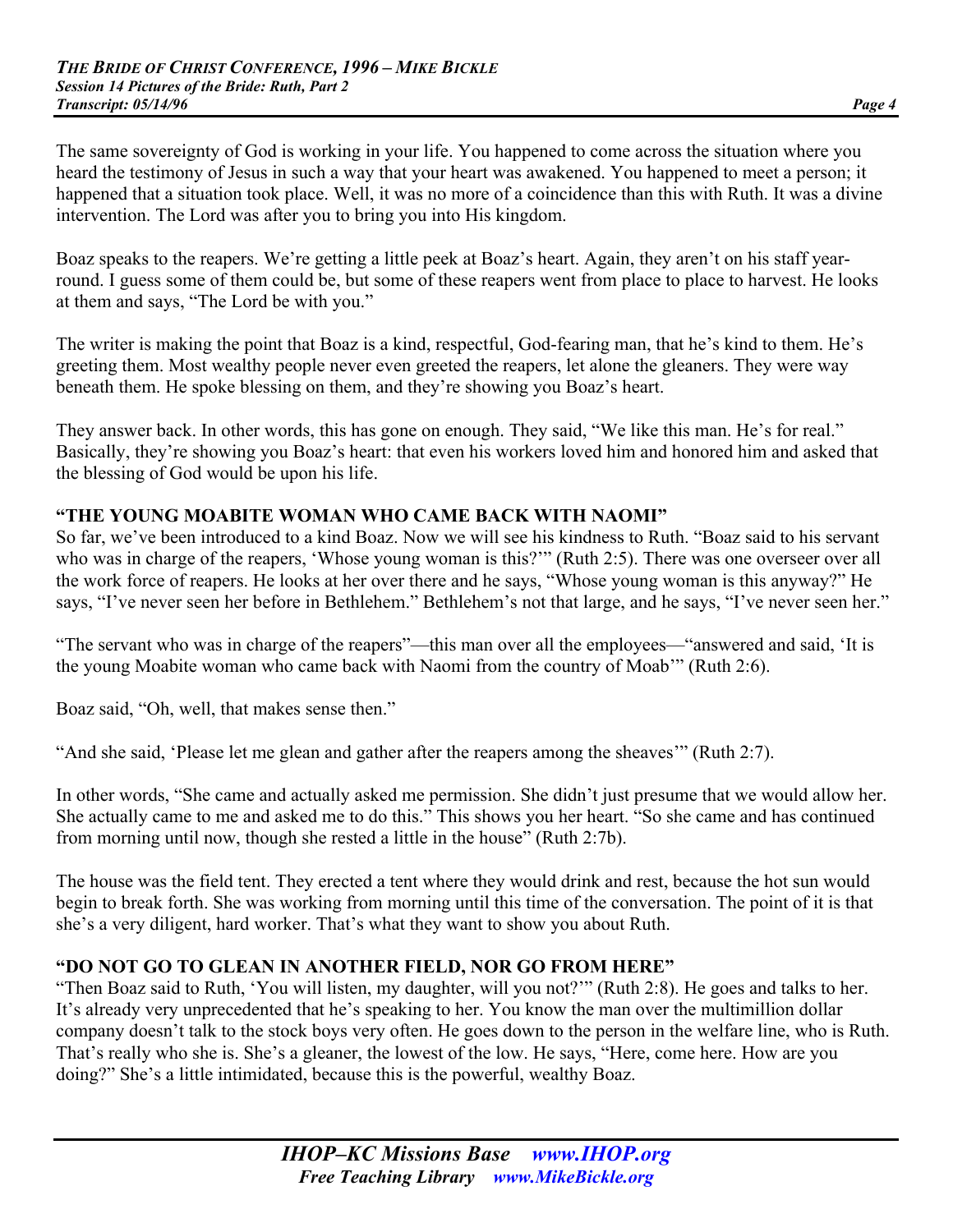He says, "Listen, here's what I would like you to do. Don't glean in any other field or go from here, but stay close by my young women. I would like you to do that. Stay in my field" (Ruth 2:8b, paraphrased). This was a tremendous invitation, because she didn't have to go to other places to get her food. "And I want you to stay by the young women."

He says, "Let your eyes be on the field which they reap, and go after them. Have I not commanded the young men not to touch you" (Ruth 2:9)? He said, "I don't want any of the Israelite men touching you as a Moabite widow," because he's protecting her. They would abuse her and take advantage of her. He says, "I've commanded them. None of them will lay a hand on you."

Now we're getting a picture of Jesus in all of this. He says, "When you are thirsty"—this is the unthinkable— "go to the vessels and drink from what the young men have drawn" (Ruth 2:9b). The idea that this wealthy man would provide water for this poor sojourner was unthinkable, because water was typically a long way away at the well or the river, and in order to have water in the harvest field, guess who had to carry it? You didn't turn the faucet on. You had to carry the whole supply of water. That was a real burden. He said, "I'm taking that burden off of you as well. You'll drink from the water that the other people have labored for, the ones that the men have carried."

He's providing for her. He's being very kind to this woman. One reason, as he's going to say in a moment, is that he has heard of the story of how kind she was to Naomi by leaving everything to take care of this elderly woman.

He says, "I'm moved by your kindness. You've risked all these things to be a worshiper of God and to care for this older lady, this older widow. I'm moved by this and I want to show kindness to you." That's what's going on.

"She fell on her face, bowed to the ground, and said to him, 'Why have I found favor in your eyes, that you should take notice of me, since I am a foreigner?' And Boaz answered and said to her, 'It has been fully reported to me, all that you have done for your mother-in-law since the death of your husband, and how you have left your father and your mother and the land of your birth, and have come to a people you did not even know'" (Ruth 2:10-11).

The point is, there were many risks involved. It's not just that it's uncomfortable, because when you channel surf you don't understand the language. It's that it was a really vulnerable position to be in a foreign land in that day. It was a very, very risky position.

"'The Lord repays your work, and a full reward be given you, under whose wings you have come for refuge.' Then she said, 'Let me find favor in your sight, my lord; for you have comforted me, and have spoken kindly to [me], though I am not like one of your maidservants" (Ruth 2:12-13). In other words, "I'm just a poor person standing in line here."

It starts off and he says, "Whose woman is this?" In other words, "Who is her father or husband?" That's where he's starting. "Why is she standing in the welfare line? Why is she a gleaner?" He wants to know who her father or her husband is, because if she doesn't have one, then again, as a Moabite woman she's in danger. She's a foreigner; she's an enemy of Israel. The Moabites, again, were the enemies of Israel.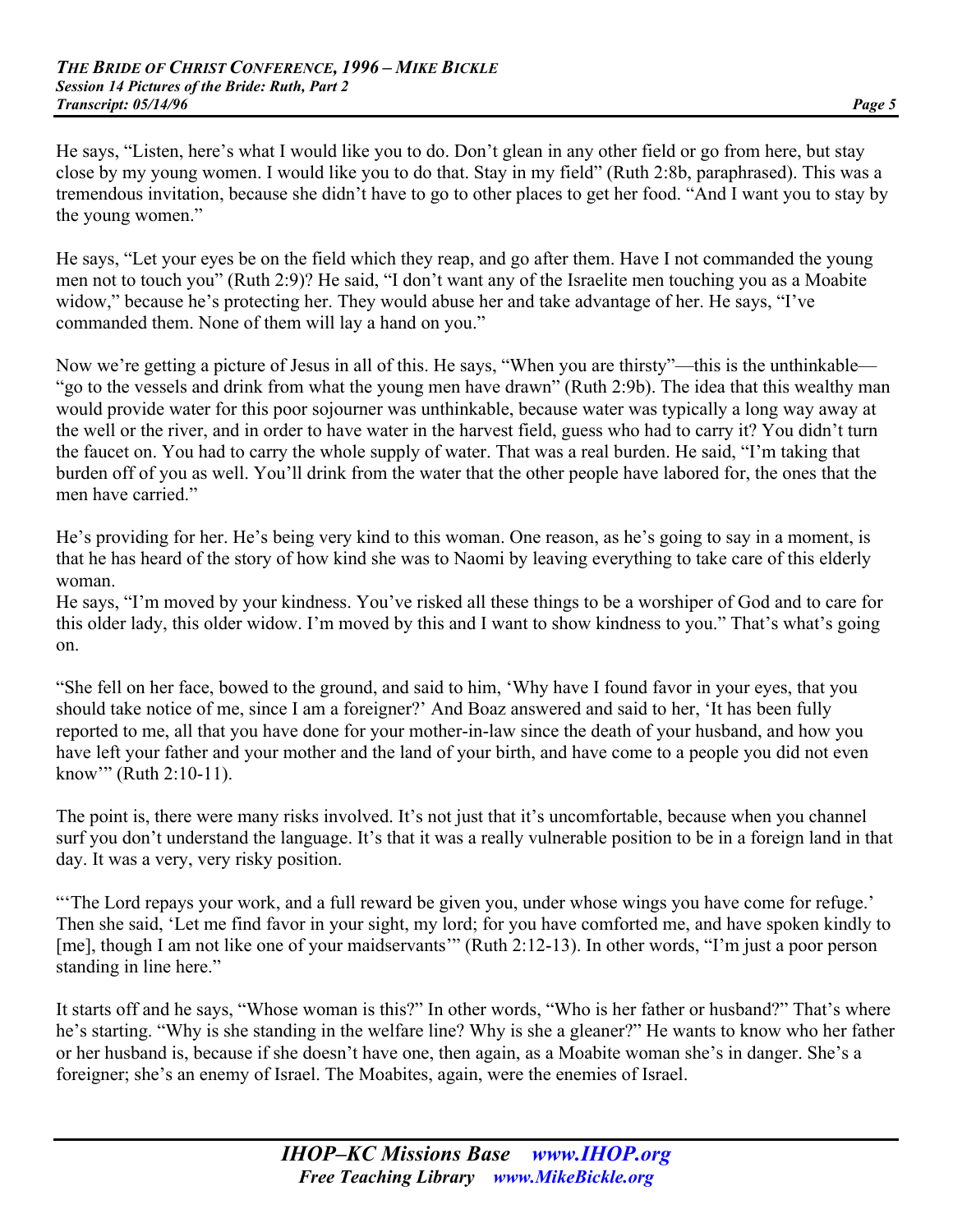"Well, I'm with Naomi. I'm with the woman of reproach that the whole city is talking about." She says, "I'll just be straight with you. I'm standing with her. I'm with the woman of reproach who is bearing the shame." Naomi was shamed in the city, and came back under the discipline of God.

You say, "Well, that's not so bad."

Just stand before all your friends and tell them about the discipline of God that you're under and how you've lost everything.

You think, "Whoa, maybe that's a little harder than I thought."

She says, "Let me glean and gather." She actually asks permission. He was required by the law of Moses to let her. But rather than presuming, she actually went to the overseer and said, "Is there any way that you would let me do this?"

The man noticed her meekness, the meekness of her spirit, and was very impressed with her. Again, she worked hard from morning until that time. She was diligent. She had a servant's heart. That's the message that you're supposed to communicate. He looks at her and calls her "my daughter" (Ruth 3:1, 10). He says, "I want you to stay close by the young women. Therefore, you'll have provision if you do that."

He said, "Have I not commanded the young men not to touch you?" Again, there's protection because of the sexual connotations of being a foreign woman, a widow without protection, who could easily be abused.

## **"COME, ALL YOU WHO ARE THIRSTY, COME TO THE WATERS"**

He said, "When you are thirsty, go to the vessels" (Ruth 2:9). Again, the water was hard to obtain, and this was an act of tremendous kindness. All the other gleaners had to get their own water. By the way, they were being given free food. It was the least they could do, because water was so hard to get up to those fields that no one wanted to carry water for some poor person who was under hardship, because they didn't feel the compassion for them. He said, "I want you to drink from the water that the young men have drawn." This is free water. This is a picture of redemption: drinking from the labors of others. In Revelation 22:17, the very last chapter of the book of Revelation, John talks about water that's free of charge. This is a picture of redemption. She can have free water. Free water was a very, very extraordinary kindness in that culture.

Ruth falls on her face. She bows down to the ground. She says to him, "Why have I found favor, since I am a foreigner?" In other words, "There's no natural reason for you to give me favor. There's no reason. There's no nothing whatsoever that would attract you to me. Why are you doing this out of the kindness of your heart?"

Of course, that's the picture of the Lord Jesus. There's no natural reason why He would have favor upon us. That's the point of that being emphasized.

Boaz responded, "It's been reported to me. I've seen your heart, Ruth. I've heard about you: all that you've done, how you left everything and came to God. I see your heart for God. You left everything and you came to God helping this desperate, elderly woman." He said, "You have come under the wings of the Lord God of Israel for refuge" (Ruth 2:12, paraphrased).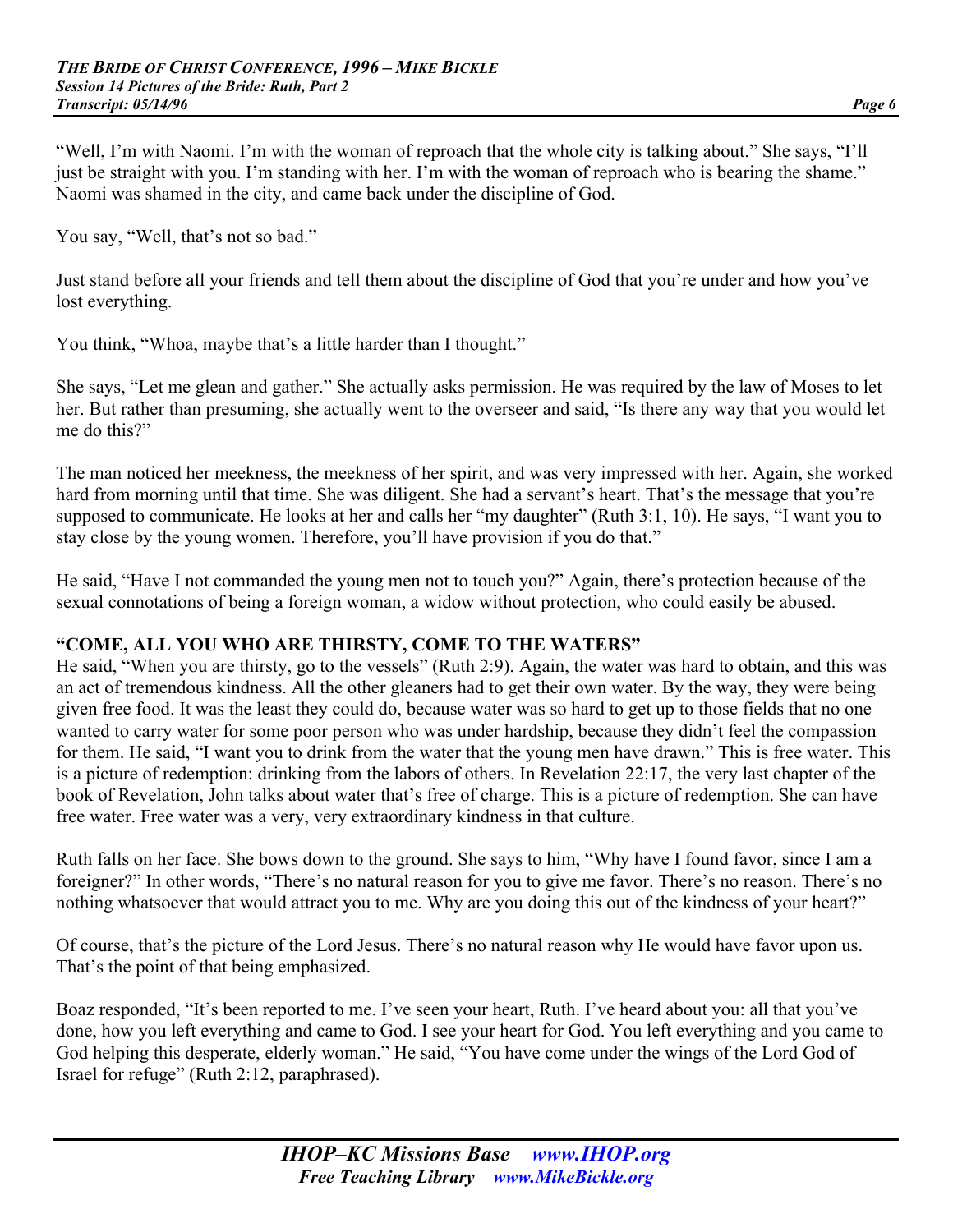This is a picture of faith, to "come under the wings of the Lord God." This is a very key phrase, because in Ruth 3:9 she says in essence, "I want you to redeem me," and she uses this very phrase back to him. She uses a phrase that quotes him. This is quoted a number of times in the Old Testament; for example, in Ezekiel 16:8, where being under the wings of God the Almighty speaks of salvation. In other words, God is providing the covering and protection. There's also Psalm 91:1; there you go. She's going to use these very words to speak back to him.

Then she said, "Let me find favor in your sight. I'm less than one of your maidservants. There's no reason; I haven't done anything for you. I've only taken your food free of charge. I haven't worked or done anything to help you in any way. It's unnatural, your kindness."

## **"LET HER GLEAN EVEN AMONG THE SHEAVES, AND DO NOT REPROACH HER"**

"Now Boaz said to her at mealtime, 'Come here, and eat of the bread, and dip your piece of bread in the vinegar.' So she sat beside the reapers, and he passed parched grain to her; and she ate and was satisfied, and kept some back. And when she rose up to glean, Boaz commanded his young men, saying, 'Let her glean even among the sheaves, and do not reproach her. Also let grain from the bundles fall purposely for her; leave it that she may glean, and do not rebuke her.' So she gleaned in the field until evening. She beat out that which she had gleaned, and it was about an ephah of barley. Then she took it up and went into the city, and her mother-inlaw saw what she had gleaned. So she brought out and gave to her what she kept back after she"—herself, Ruth—"had been satisfied" (Ruth 2:14-18).

"And her mother-in-law said to her, 'Where have you gleaned today? And where did you work? Blessed be the one who took notice of you.' So she told her mother-in-law with whom she had worked, and said, 'The man's name with whom I worked today is Boaz'" (Ruth 2:19).

Now Boaz came to her at mealtime and invited her to come and eat. This is very unusual. This is an invitation against all protocol. Again, a landowner like this wouldn't even speak to the gleaners. He would hardly talk to the *reapers*, let alone the gleaners who were taking his food for free. He speaks and says, "Come and eat at my table." Again, it's the picture of salvation here. He says, "Come and dip your bread into the vinegar." It's bread and vinegar. Vinegar actually was a weak wine that was mingled with olive oil. It was a special drink that helped them in the heat of the day to cool down.

Actually, it's still drunk today in various places in the east. It's a weak type of wine. It's a cheap wine, but it had olive oil in it, again, to cool them off. He comes and invites her to partake of the bread and the wine. It's an obvious picture of redemption here.

He says, "I want you to sit beside the reapers with me." He has promoted her to a position of honor, because out in the field the reapers were the ones in charge. They were the ones being paid. He's promoting her. He has taken her from the least seat to the highest seat of sitting with him at his table. He passes her the parched grain as they're feasting at the table. This was roasted grain. First, he lets her into the field, and now he's feeding her at the table.

Eventually, he's going to let her glean amongst the sheaves (Ruth 2:15). He's going to let her glean amongst the sheaves. The law didn't say they had to let them do that. The sheaves were the bundles of grain that the reapers put together in these bundles, or sheaves. The law was that when the gleaners got their free food, they couldn't go by the sheaves. Some of these men would try and go up and say, "Well, I was just gleaning."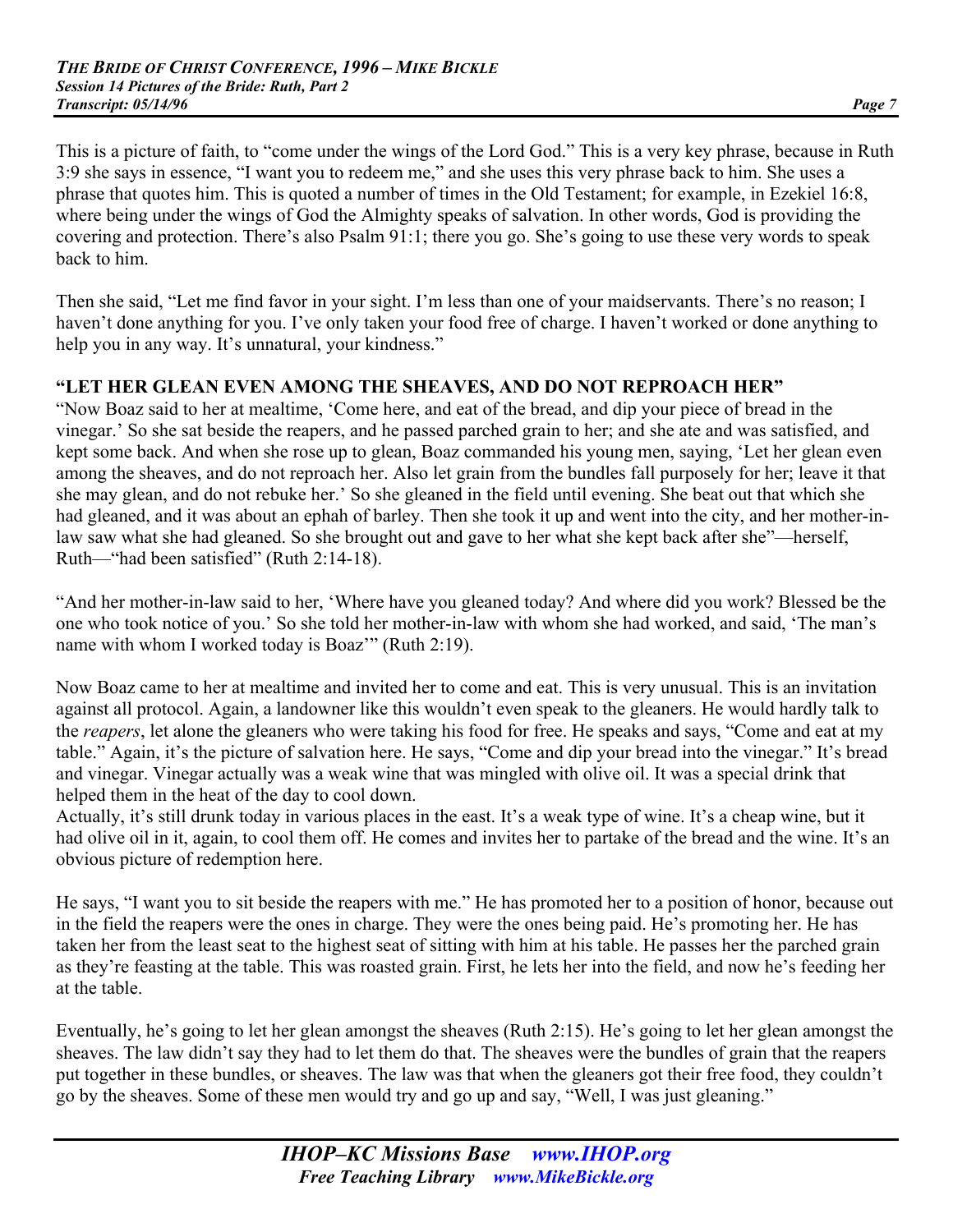They would say, "No, it's thievery when you glean amongst the sheaves."

## **"LET GRAIN FROM THE BUNDLES FALL PURPOSELY FOR HER"**

He looks at her and says, "I'll tell you what: not only can you be in my field; not only am I going to protect you and give you water. I will invite you to my table and I will actually let you glean amongst the sheaves"—which isn't permitted—"and there's no reproach or rebuke to you."

Then he's going to take it up another step, another notch further, in verse 16. He tells the men, "Here's what I want you to do. Let the grain from the bundles fall on purpose. Just let lots of it fall. I want her to have everything."

You're getting the picture of redemption. This is the Lord's provision. This is how He feels towards the people whom He meets in a poverty-stricken state. He loves to provide bread abundantly.

Remember the prayer: "Give us this day our daily bread" (Mt. 6:11). Bread can speak of provision in the natural, but it also speaks of revelation. He wants to abundantly reveal Himself to us, but it also speaks of natural provision as well.

It's becoming clear to her that he has special attention for her. She's saying, "Wow! I think this is a good day." It's more than general compassion. He likes her, and this is really touching her heart in a powerful way.

This is what the Lord is saying: "I invited you to My field. I provided water for you. You're sitting at My table. You're not really working for stuff; you think you're working for it a little, but I'm telling My angels, 'Let a little more fall his or her way.'"

Then God just comes out and invites her to partake fully of everything that's His. She can glean amongst the sheaves, and all these things. This is the Lord's dealing with our life. The man comes and says, "You won't believe this tremendous blessing that came out of nowhere!"

The Lord is letting you glean amongst the sheaves. He's purposely letting the grain fall so you can get it. The idea is for us not to think that we have this great ability. "My company is so great!"

The Lord says, "No, I'm letting it fall on purpose because I like you. That's why your company is doing so well. That's why your ministry is going so well. I've let you glean not according to nature. I'm allowing you to have blessings beyond that which would be natural." That's what's happening.

# **"THE MAN'S NAME WITH WHOM I WORKED TODAY IS BOAZ"**

Bringing in the sheaves. She gleaned until evening. That's the servant's heart. Then she beat out what she gleaned with a stick. That's the threshing of the wheat and of the barley that she was picking up. An ephah was about two and half gallons of barley. Then she goes home and tells Naomi. Naomi says, "Blessed is the one who took notice of you. Do you know what's going on here?"

"And her mother-in-law said to her, 'Where have you gleaned today? And where did you work? Blessed be the one who took notice of you.' So she told her mother-in-law with whom she had worked, and said, 'The man's name with whom I worked today is Boaz'" (Ruth 2:19).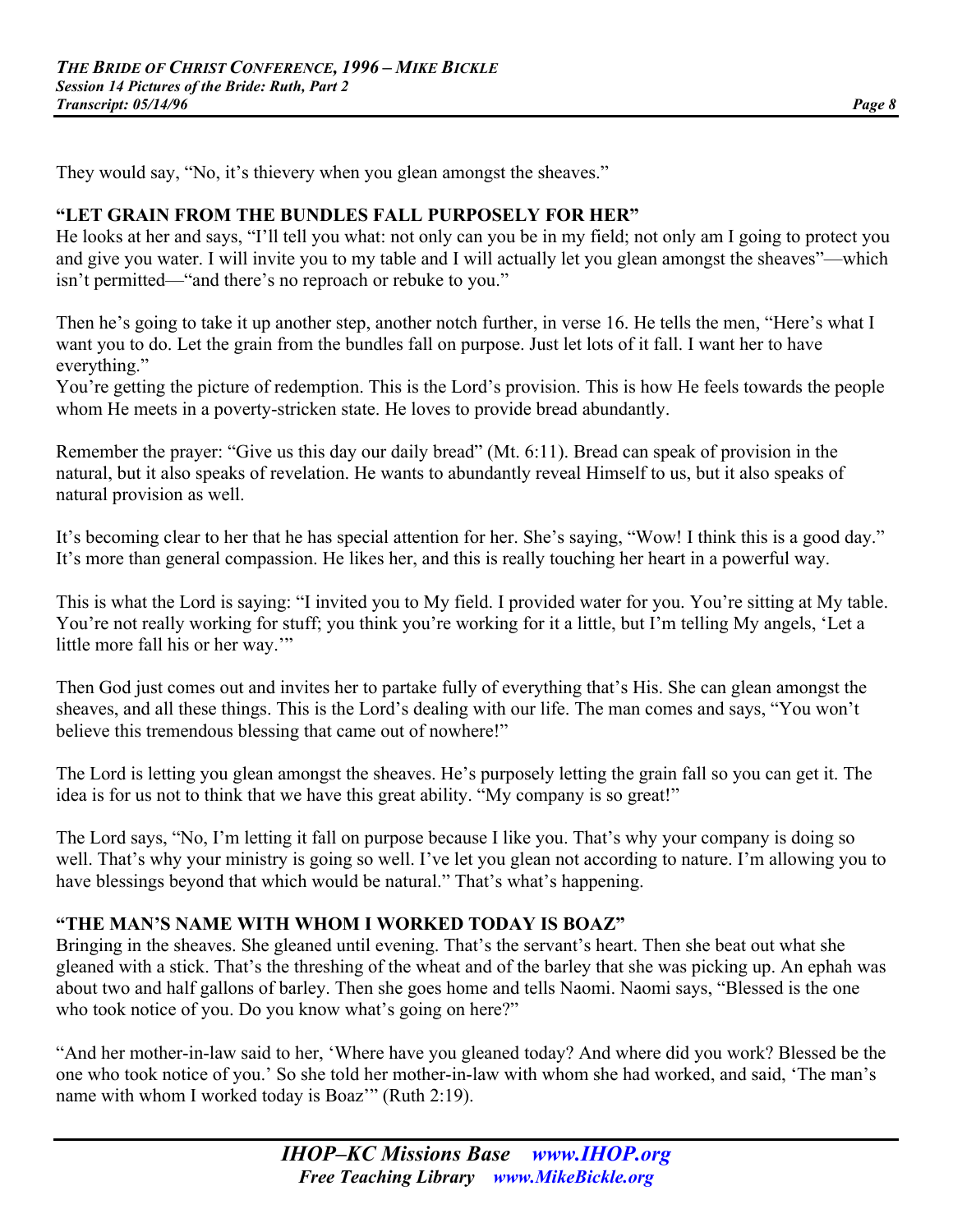Naomi's heart must have jumped. She said, "Boaz! Did you know he's the richest man in the whole town? And he's doing all these things for you. Oh my goodness! He's related to my husband. He's in the line. Ruth, do you know where this could go?"

What do they call those gals in *Fiddler on the Roof*? *Matchmaker*; there she is. It's a divine setup. Naomi saw it instantly. Ruth doesn't know the custom. She says, "Do you know where this is going?"

"Then Naomi said to her daughter-in-law, 'Blessed be he of the Lord, who has not forsaken His kindness to the living and the dead!" (Ruth 2:20). She sees it instantly. She links it up really clearly. "And Naomi said to her, 'This man is a relation of ours, one of our close relatives'" (ibid)—not the only one, because there were several of them; actually, there was another kinsman-redeemer in line before Boaz.

Ruth says, "That's great."

Naomi says, "Don't you get it? He's in line. He can marry you and buy back my husband's property. By law, the law of Moses says that one of these men needs to do this if they're going to be responsible."

Of course, so often the men of Israel didn't obey that law, just as they didn't obey the law of the jubilee year, where every fifty years they would release everyone. Not once in Israel's history is it ever recorded that they did it. They never, ever did it, not once, in the entire recorded history of Israel. A lot of these laws were actually never obeyed. It wasn't like a guarantee just because it was in the law that one of the men was going to pay their bills and take care of them, but Naomi is very excited.

## **"IT IS GOOD, MY DAUGHTER, THAT YOU GO OUT WITH HIS YOUNG WOMEN"**

"Ruth the Moabite said, 'Well, Naomi, if you're that excited let me tell you the whole story. He said, 'You shall stay close by my young men until they have finished all the harvest'" (Ruth 2:21, paraphrased). Except that there's only one problem: Boaz didn't say that. He didn't say, "Stay close to my young men." He said, "Stay close to my young women." She says it wrong.

But Naomi brings it back right: "And Naomi said to Ruth her daughter-in-law, 'It is good, my daughter, that you go out with his young women, and that people do not meet you in any other field'" (Ruth 2:22).

"So she stayed close by the young women of Boaz, to glean until the end of barley harvest and wheat harvest; and she dwelt with her mother-in-law" (Ruth 2:23).

Naomi warned her, "Don't go into any other field." There were three reasons. Number one: it was dangerous for a Moabite woman to go into another field. Number two: it would be ingratitude to Boaz if she just wrote off all his kindness and went to another place. Number three: for issues of immorality, as Boaz will mention later. Naomi says, "Don't go somewhere else and meet some man and fall in love and run off into the sunset or go on some wild shenanigan. Stay right here with the women in this field. Don't go anywhere else. Stay here. God is moving."

I'll give you these five steps here under C. Boaz says in Ruth 2:8, "Stay close by my women."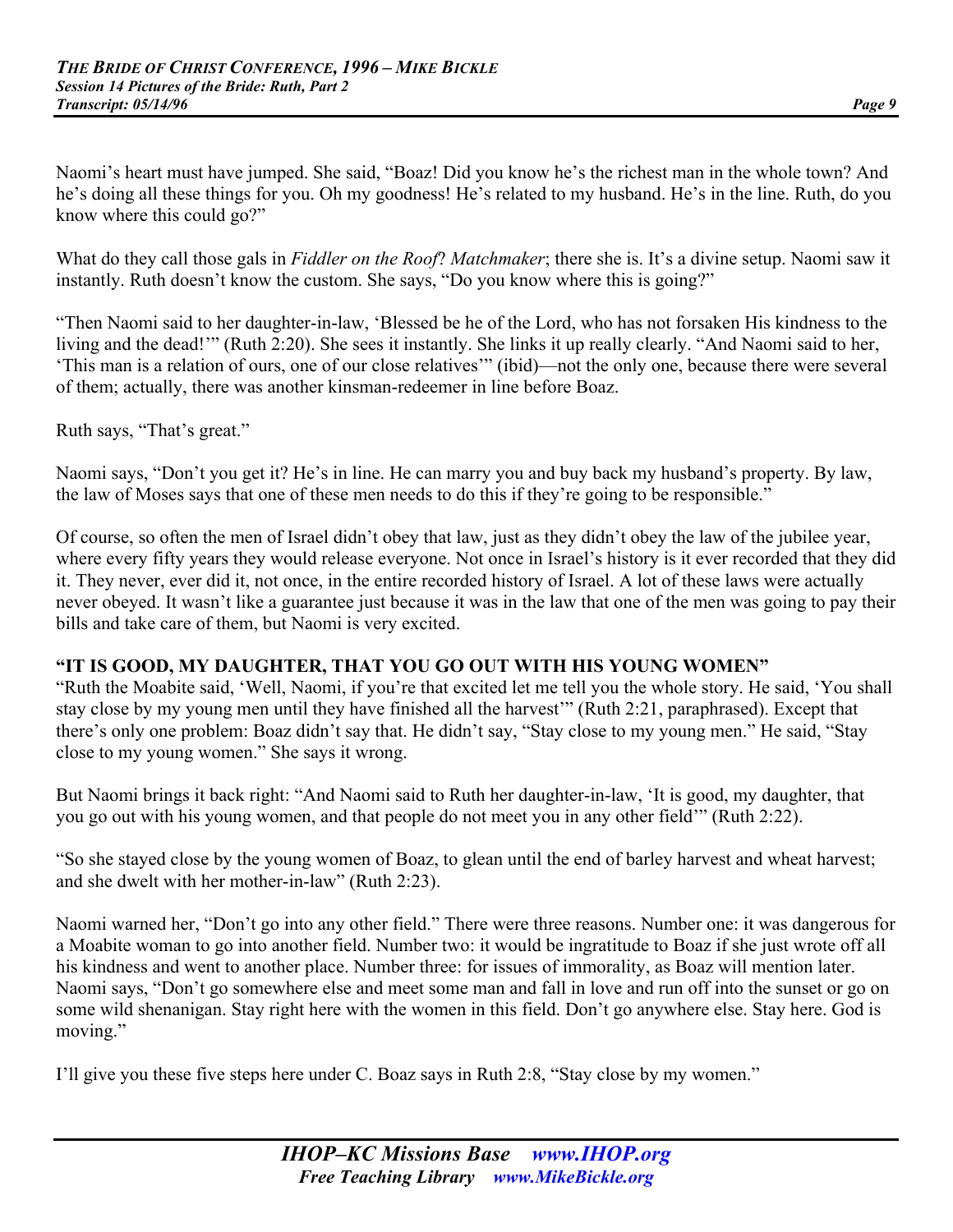Ruth says, "Hey Naomi, he told me to stay close by his men."

Naomi says, "That's good; go with his women." So Ruth went with the women.

In the next chapter, Boaz comments on that. He says, "You have shown me great kindness because you didn't go after the other young men. You stayed with the women."

In other words, "You kept yourself pure the whole time. You kept yourself out of danger. You kept yourself away from other men." He actually says later, "The kindness you showed me by staying pure was greater than the kindness of anything that you've done for me" (Ruth 3:10, paraphrased).

It's interesting how Ruth misconstrues this, and how Naomi says, "No, no. I think you misunderstood. I think it's good if you stayed with the young women."

Ruth says, "OK. I'll do that. I'll do that. I'll keep it straight here."

#### **RUTH'S OBEDIENCE WILL BE REWARDED WHEN HARVEST TIME COMES**

"Until the end of the harvest." Ruth's obedience is going to be rewarded when the harvest time comes. Does that sound familiar? At the end of the age, when the harvest comes, we're supposed to wait patiently, and the fullness is going to come at the harvest. The fullness will come at the end.

The barley harvest starts in mid-April. The wheat harvest ends in early June. Let's just say, hypothetically, that it runs from about April 15th to about June 10th or June 15th. The whole thing takes about eight weeks. The barley harvest comes first, and then the wheat harvest. They finish the barley harvest on Friday, and then they start the wheat harvest on Monday. One comes right after the others; it's really that quick. Those aren't the actual dates, so don't write them down, but there's about an eight-week period of time where they come one after the other, so all the workers are there. Remember, back in chapter 1, she arrived at the time of the barley harvest. We find that at the end of the wheat harvest, eight weeks later, she was married to Boaz. The thing just happens at lightning speed.

Ruth now gets the idea that he's really attracted to her. That's the idea we're supposed to get from God. We're supposed to see. "You can come to My field. You can drink My water. You can sit at My table. You can glean amongst the sheaves. You can pick up stuff I purposely lay down."

We're supposed to say, "I think You like me, God." That's the conclusion Ruth was supposed to get. That's the conclusion we're supposed to get when we interpret God's dealings in our life: "You really like me."

She says, "In that case, I'm going after you then. Now that you've shown me kindness, I will go after you." She goes after him now. Come on ladies, let's go. My wife read this book and she wouldn't leave me alone when I first met her. She would chase me down everywhere. Phone calls, flowers, candy, telegraphs, fake prayer requests after the meetings—I mean, it was just unbelievable. Sweetheart, is that how you remember that? You don't remember that? Well, blessed is the one that took notice of you. OK, I'll just quote the Scripture. I quote the Scripture. Enough corn, a little comic relief here.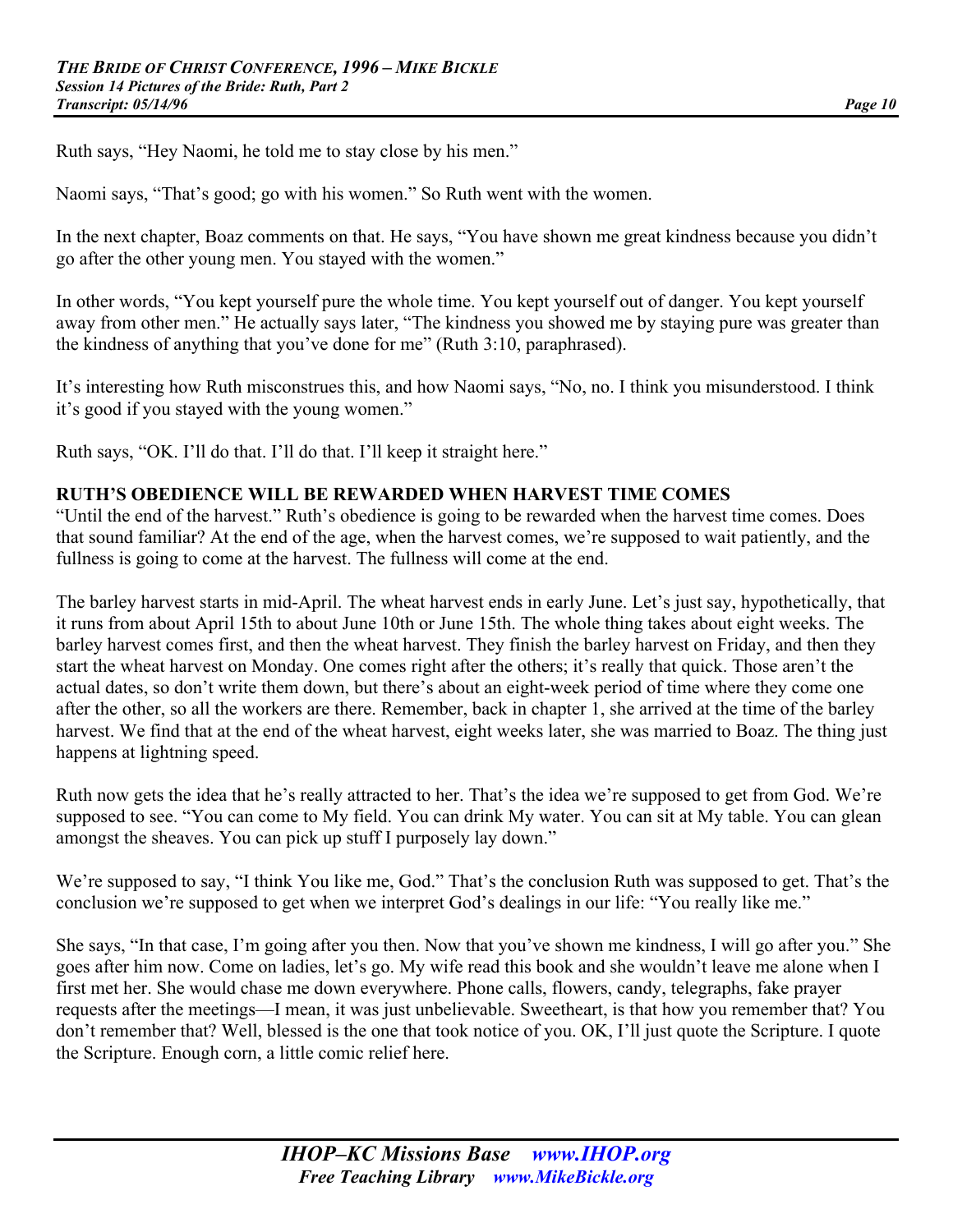She begins to seek Boaz because she's connected with the idea that Boaz likes her, which is what she's supposed to do. It's also key that she seeks Boaz instead of the other redeemer. As we will find out in a few verses, there's another redeemer that's in line that has first shot at redeeming Elimelech's property and family, but he turns it down, as most of you know. Boaz is in the second position.

## **"MY DAUGHTER, SHALL I NOT SEEK SECURITY?"**

"Then Naomi her mother-in-law said to her, 'My daughter, shall I not seek security, that it may be well with you?'" (Ruth 3:1). In other words, "I have a plan for you to get more connected with this redeemer.'" *Security* means getting married, in the historical context.

"That it may be well with you"—meaning, "that you'll be provided for." She speaks of the Church, that from the Word of God in history we understand God plans to bring to a marriage supper. It's through the Church that God has given us the revelation of the Scriptures—through the apostles who are part of the Church. We understand from the very people of God that God has revealed His plan to bring us into security in the marriage relationship with His own Son.

#### **"GO IN, UNCOVER HIS FEET, AND LIE DOWN"**

"Now Boaz, whose young women you were with, is he not our relative? In fact, he is winnowing barley tonight at the threshing floor. Therefore wash and anoint yourself, put on your best garment and go down to the threshing floor; but do not make yourself known to the man until he has finished eating and drinking. Then it shall be, when he lies down, that you shall notice the place where he lies" (Ruth 3:2-4)—because many people were lying on the threshing floor in the harvest time like this.

"'You'll go in, uncover his feet and lie down; and he'll tell you what you should do.' And she said to her, 'All that you say to me I will do. It sounds a little strange, but I'll do that'" (Ruth 3:4-5, paraphrased).

## **WINNOWING THE WHEAT AND HAY AT HARVEST TIME**

"So she went down to the threshing floor and did what her mother-in-law said. And after Boaz had eaten and drunk, and his heart was cheerful, he went to lie down at the end of the heap of grain; and she came softly, uncovered his feet, and lay down" (Ruth 3:6-7).

Naomi seeks security for Ruth; again there's the plan. Boaz is winnowing barley. They would get a threshing floor. A threshing floor was about forty feet in diameter: maybe the size of this room or a little larger. They would beat down this piece of ground. They would have a roller, or stomp on it, and get it wet, and pull all the weeds and move all the rocks. The threshing floor was supposed to be perfectly level; typically it was the top of a hill. I don't mean a hill that has a point at the top. They would go to a high place and then they would bring all the grain from the field, the barley or the wheat. They would lay it down there. Then they would winnow it, which means they would take it with a pitchfork of sorts. They would lift it up in the air and the wind would blow it, and the grain was heavier so it would fall down. So they would throw it up in the air. The wind would blow the chaff away, all the straw and all the added extra stuff. The wheat was heavier; it would fall down. Then they would sweep it into a corner, and then they would get a bunch more from the sheaves. They would take the bundles, the "haystacks," so to speak, the stacks of grain; they would throw them up again and they would winnow the wheat this way. They would do this night and day. They would do it especially at night because it was cool and there was a breeze, and the heat of the day was difficult.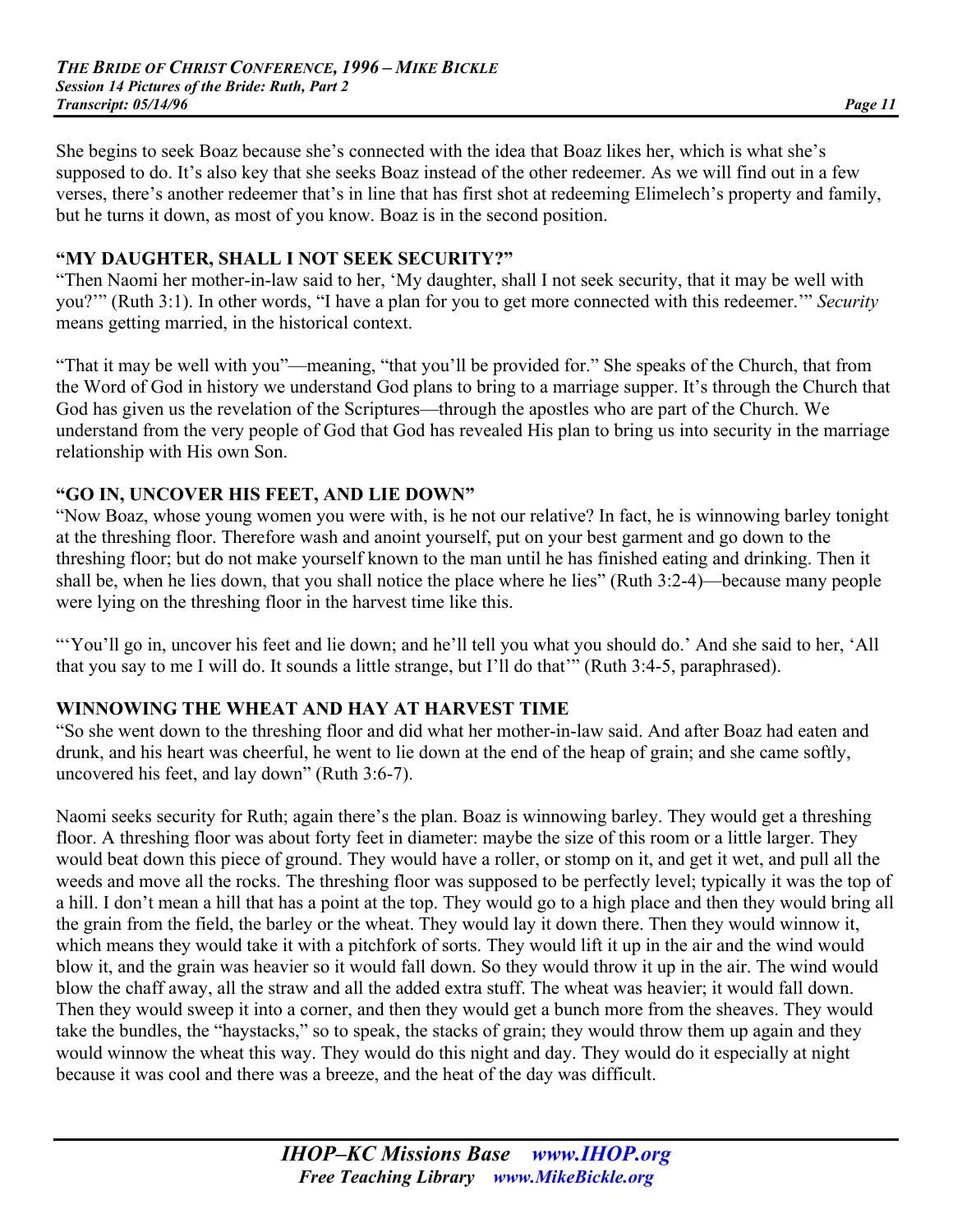When they did this for a few weeks, they would all sleep there because they would get these piles of winnowed grain, and the thieves obviously knew it was harvest time, so they would come and steal the grain. Everyone slept there—fifty, sixty, eighty people; whatever the number was, they were all there.

Here's what Naomi said: "When you see him, find out before it gets too dark, before the fire goes out, where he's at."

Because you can't go around picking up everyone's blanket: "Hello, are you over there?" The women might be in one place fellowshipping and the men would be in another place at night as they were talking around the campfire.

Naomi says, "Pay attention, because when you go there, lie down at the end of his feet where a servant would lie, and just take a part of his blanket and put it over you."

She does this and he gets startled. He wakes up and says, "Who are you? What's going on? Who's pulling my blanket here?"

"Go wash yourself first." She's getting prepared; I mean, the relationship is going to come together. The bride's heart is being prepared. She says, "You know he's going to be there tonight." Because he's there every night for this eight-week period of time, when they're harvesting and winnowing the wheat on the threshing floor. "Wash yourself." In our context we're preparing the bride through the washing of the water of the Word (Eph. 5:26). Of course, in the eastern culture they didn't take baths very often. Again, they didn't have running water, and water was hard to get to unless you jumped in the lake or the river. Working in that context, there simply wasn't water to throw away like that. It was a very special occasion.

"Anoint yourself." First, a widow didn't anoint herself. A widow was in mourning. This was an unusual thing. This speaks of being daily filled with the Holy Spirit (Eph. 5:18).

# **"PUT ON YOUR BEST GARMENT AND GO DOWN TO THE THRESHING FLOOR"**

"Put on the best garments." "Take off the widow's garments. Put off the garments of mourning. Lay them aside."

This was really strange, because people wore the same clothes for weeks. They were working all day on a farm, and it was dirty. She came up that night dressed in her best clothes. The other ladies might have thought, "This is a strange outfit that you have on."

It doesn't matter, because Naomi said, "Do this."

She said, "I will do it." It must have been strange.

Revelation 19:7 says that the garments we wear are the righteous acts of the saints. She says, "Take off your garments of mourning and throw them away."

She said, "Go down to the threshing floor." In other words, we meet Jesus on the threshing floor. It's where He separates the wheat from the chaff in our life. "Go meet him on the threshing floor." John the Baptist came in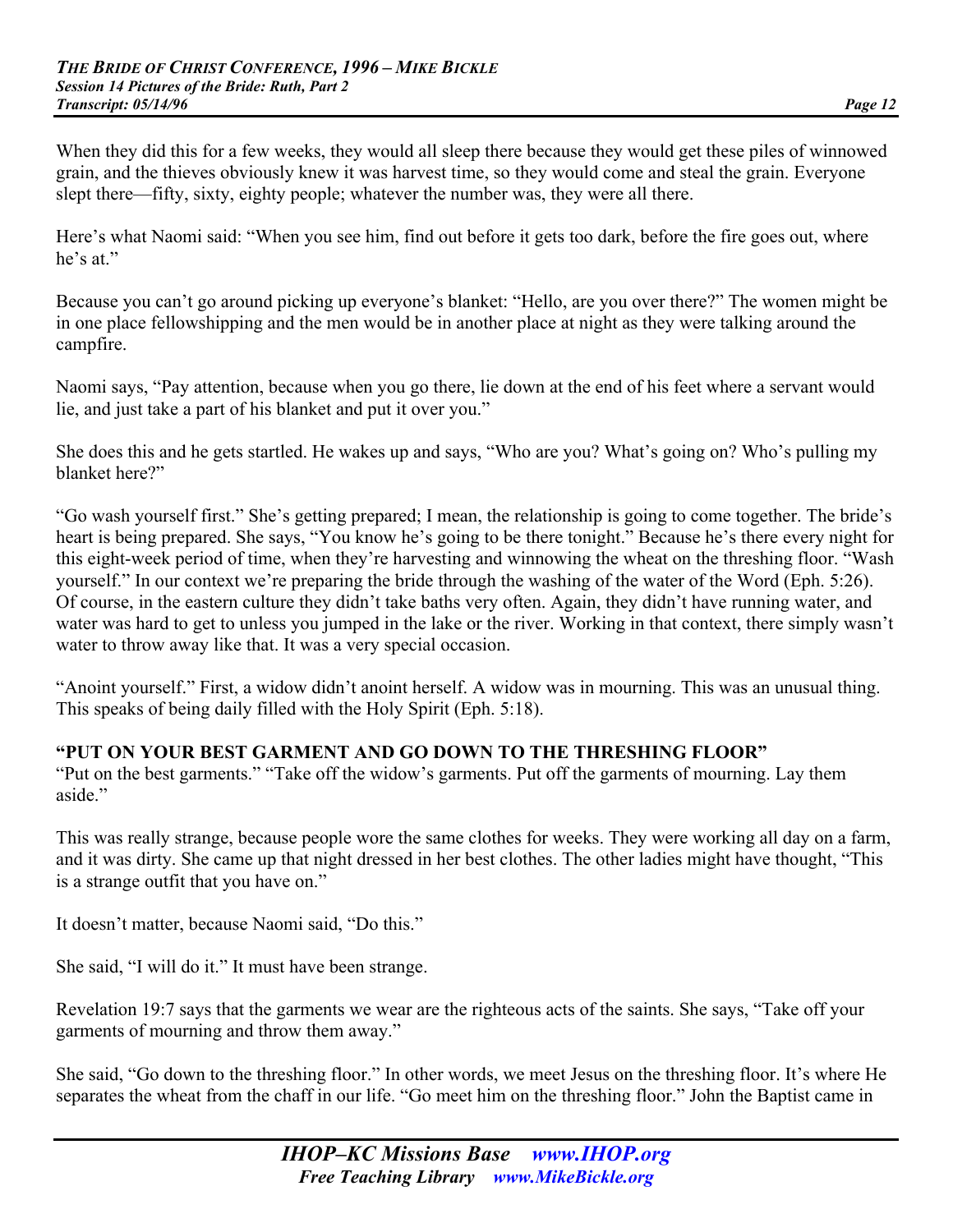Matthew 3:11 and said, "He has His winnowing fork, His winnowing fan, in His hand" (Mt. 3:11, paraphrased). A winnowing fan was used when there wasn't a breeze or you couldn't use a hill for your threshing floor. They actually had a fan and a few people would cause the winnowing fan to blow the chaff away so that the wheat would fall. John the Baptist said, "God has His winnowing fan in His hand. He's separating the wheat from the chaff." It's a place of purity where the bad stuff was separated and the good stuff remained.

"Go meet him on the threshing floor." This is a picture of the bride being prepared.

She says, "Don't make yourself known to him," until three things have happened: he's finished eating and drinking; his heart is cheerful; it's time for him to lie down. That just speaks of the fullness of God's timing. He has accomplished redemption. He has laid his life down. His heart is now glad. He's drunk the cup that the Father has given Him. You don't go to Him in terms of the New Testament until redemption is accomplished. Then you go to Him as the bride, because there will be no bride until redemption is accomplished.

He says, "OK, what do you want?" She didn't have to ask. It was very obvious. "Take me under your wing. I want to be yours. I want to be redeemed by you. That's what I want." Again, she's quoting his own words from Ruth 2:12.

"For you are the close relative. You're in line to redeem me" (Ruth 3:9, paraphrased). "Take me under your wing" is a metaphorical way of saying, "Put me under your covering and under your protection." It spoke of redemption, as it does a number of times in the Old Testament.

He says, "Blessed are you of the Lord, my daughter. You have shown me kindness in your purity. Don't fear. I will do everything I said I would do" (Ruth 3:10-11, paraphrased).

The right of the other kinsmen. He says, "There's one little detail I have to tell you, because you don't really understand the nature of things here. Now it's true. I can be a kinsman-redeemer. I can be your redeemer. However, there's another redeemer, another relative that's closer in line to you than I am" (Ruth 3:12).

She says, "OK, I didn't know about him."

"Stay this night, and in the morning it shall be that if he will perform the duty of a close relative . . . let him do it, but if he does not want to [redeem] you, then I will . . . as the Lord lives. Lie down until morning" (Ruth 3:13). He says, "Just relax and I'll do the work."

# **THE LAW HAS THE FIRST RIGHT OF REDEMPTION**

"There's a closer relative than I." There are several different options for this, but the most common by far is that it's a picture of the law. The law is perfect and the law is righteous. The law has the first claim over us, but Jesus satisfied the claims of the law by taking the wrath of God upon Himself. That's probably the best answer in terms of the allegorical interpretation. In other words, He says, "There's a difficulty. There's something else in line before I can receive you." The justice of the law has to be paid. Of course, He satisfies this, but the law has the first right of redemption. The law always requires judgment and wrath.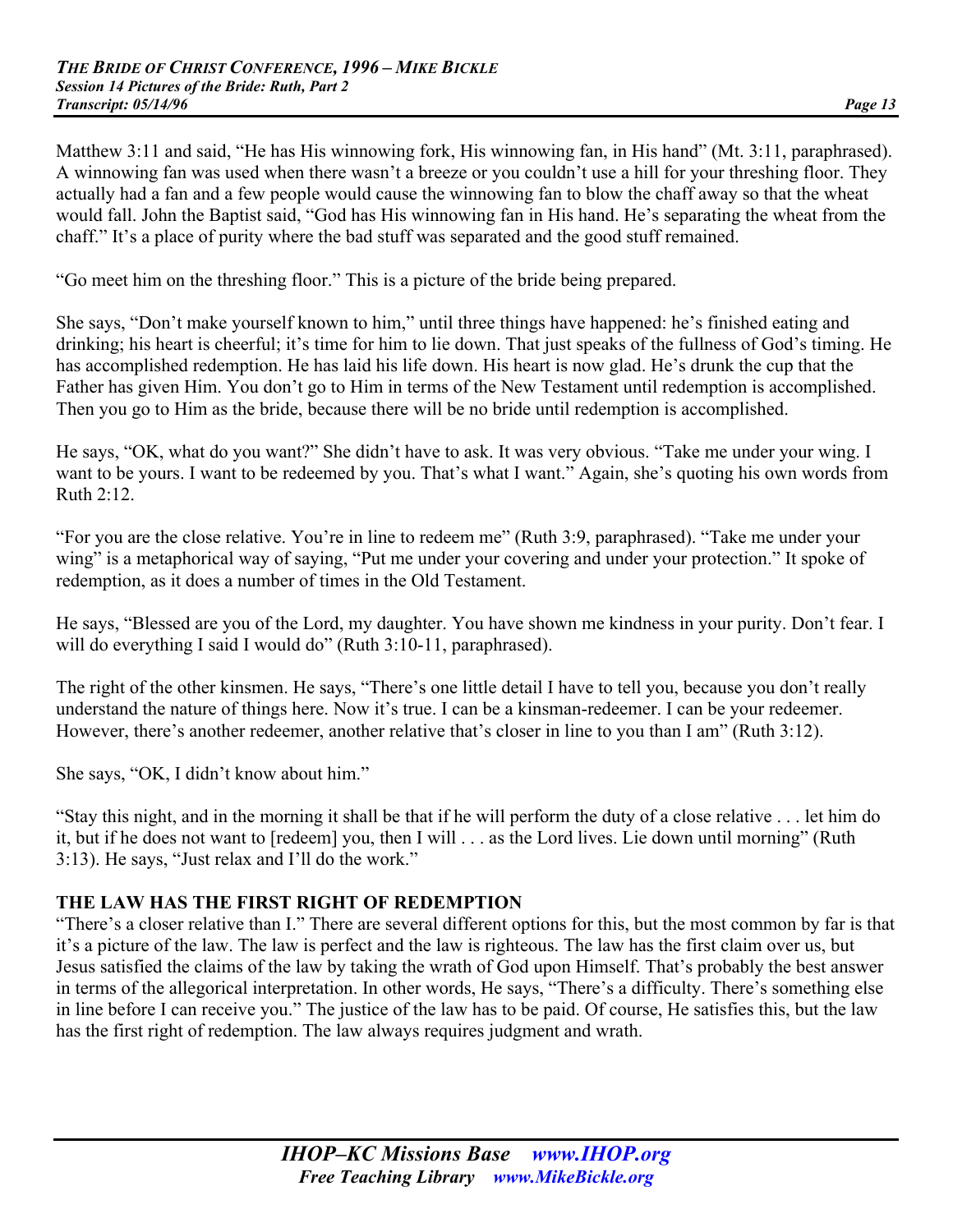## **THE LAW IS UNABLE TO DELIVER US FROM BONDAGE**

"If he will perform the duty of a close relative." The law came, but it was unable to deliver. That's the point. The law is unable to redeem her. "If he doesn't want to perform it, I will." He says, "The matter is in my hands. It's out of your hands anyway, Ruth. You can't do anything about it. Here's what I want you to do. Lie down and wait for the dawning of a new day. I will look into the whole matter. Just wait until the day and the light comes. I will take matters into my own hands and I will accomplish the whole thing."

Going back to the natural story, I don't know how Ruth slept knowing she was going to be married very soon. Her shame and poverty would be removed forever in terms of her life upon the earth. Again, I'm going back between the real story and the allegory. I'm going back and forth.

But she obeyed him. "So she lay at his feet until morning, and she arose before [anyone] could recognize her" (Ruth 3:14).

"Also he said, 'Bring the shawl that is on you and hold it.' And when she held it, he measured six ephahs of barley, and laid it on her. Then she went into the city" (Ruth 3:15).

A shawl was more than a head covering; it was over the shoulders. It was a shawl all the way down. It was a big piece of cloth or something—a big shawl, there you go. Six ephahs of barley is about fifteen gallons, because an ephah was about two and a half gallons. He filled it up. He says, "Here's what I want you to do. I want you to go home to Naomi, but between now and when I redeem you, I will bless you. Here's something to take home." He gives her fifteen gallons.

So she's marching home with this whole bundle of wheat. Naomi has of course been waiting all night to hear what happened when she slept at this man's feet. She comes home with fifteen bushels of wheat and says, "I've got food for the next month."

Naomi says, "I guess it went well last night. It went well, right?"

"Yes, it sure did." That's basically what's happening.

"Then Naomi said, 'Sit still my daughter, until you know how the matter will turn out; for the man will not rest until he has concluded the matter this day'" (Ruth 3:18).

She says, "Sit still. Wait on the Lord. You can't produce your own salvation."

As Moses stood before the Red Sea, in Exodus 14, God said, "Stand still and you will see the salvation of God" (Ex. 14:13, paraphrased). Sit still. This man won't rest until this thing is taken care of. That's a picture of the Lord Jesus, right there, coming after His bride.

"Boaz went to the gate and sat down; and behold, the close relative came and spoke up. Boaz said to him, 'Come aside, friend, sit down'" (Ruth 4:1, paraphrased). So you see Boaz, as Jesus, calls the law. They aren't adversaries; they're friends.

"Sit down with me." In other words, "Be satisfied." "I will satisfy you. I will satisfy the justice of the law."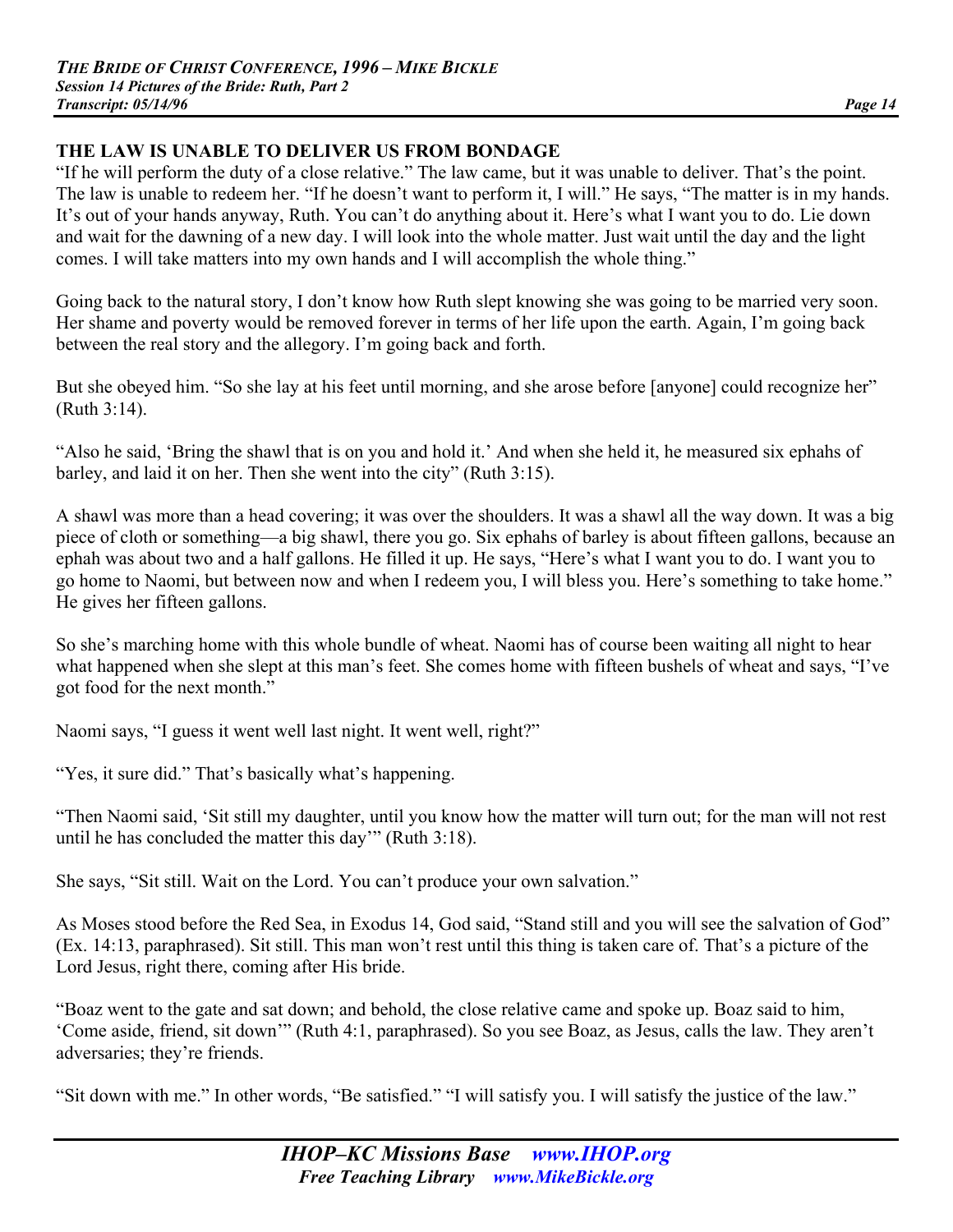This man is never named. But he comes and he sits down alongside Boaz as a friend.

Basically, I'll just sum the next part up for the sake of time. Boaz asks the man, "Do you want her?"

He says, "Yes, I want her."

He says, "OK. If you want her, you have to take the Moabite woman as well."

In verse 6, the close relative says, "Oh, I don't want her, because I'll ruin my inheritance if I have her. No, no, I don't want it. The righteousness of the law will be violated. I don't want to ruin my inheritance. I don't want the Moabite, the foreigner, the heathen. I know it won't work this way."

That's what it means in the allegorical. In the natural he was saying, "I don't want foreign blood in my heritage. My line is pure. I don't want to mess it up. Besides that, I don't want to pay for her kid"—because Mahlon was her husband. "It will be his son, not mine, and he'll carry his name. All the money I invest he'll keep. No, it would ruin everything, no."

The law isn't very generous, is it? The law is a taskmaster. The law says, "I'll be ruined. I'll be defiled and violated if I take this cause on."

Boaz says, "Hot dog! I want her."

"Therefore the close relative said to Boaz, 'Buy [her] for yourself' (Ruth 4:8).

So he took off his sandal. Taking off sandals was a custom, because they would walk off the property of a land. They would walk it off. That's how they did their business transactions. In Joshua 1:3, God told Joshua, "Every place where your foot treads is yours" (Josh. 1:3, paraphrased). That's how they did business transactions. Later they got a little more sophisticated and they didn't want to walk around the whole property, so they had a custom: they would give a shoe. That was a transfer of ownership.

 What that meant was a transfer of ownership. This close relative said, "She's yours," and he took off his shoe and handed it to him in front of the ten elders. All the laws were fulfilled. Justice was satisfied in the way that this takes place. Ruth now belongs to Boaz.

In verse 10, he says, "I will take her as my wife" (Ruth 4:10, paraphrased).

## **"THE LORD MAKE THE WOMAN . . . LIKE RACHEL AND LIKE LEAH"**

There's the witness of the people, which I call the prophetic witness. It's all the people who can witness to this. It takes the Holy Spirit for that to happen in the spiritual sense.

"All the people at the gate said, "Man, we witness this" (Ruth 4:11, paraphrased). There are all these people. There's a crowd that's gathered, because Boaz is coming in and this gal had on these funny clothes and perfume last night. The word got around that he's going to the gate to talk to the kinsmen. The whole town shows up, because it's exciting. It's like, "What's happening? We knew this was going to happen," and that kind of thing.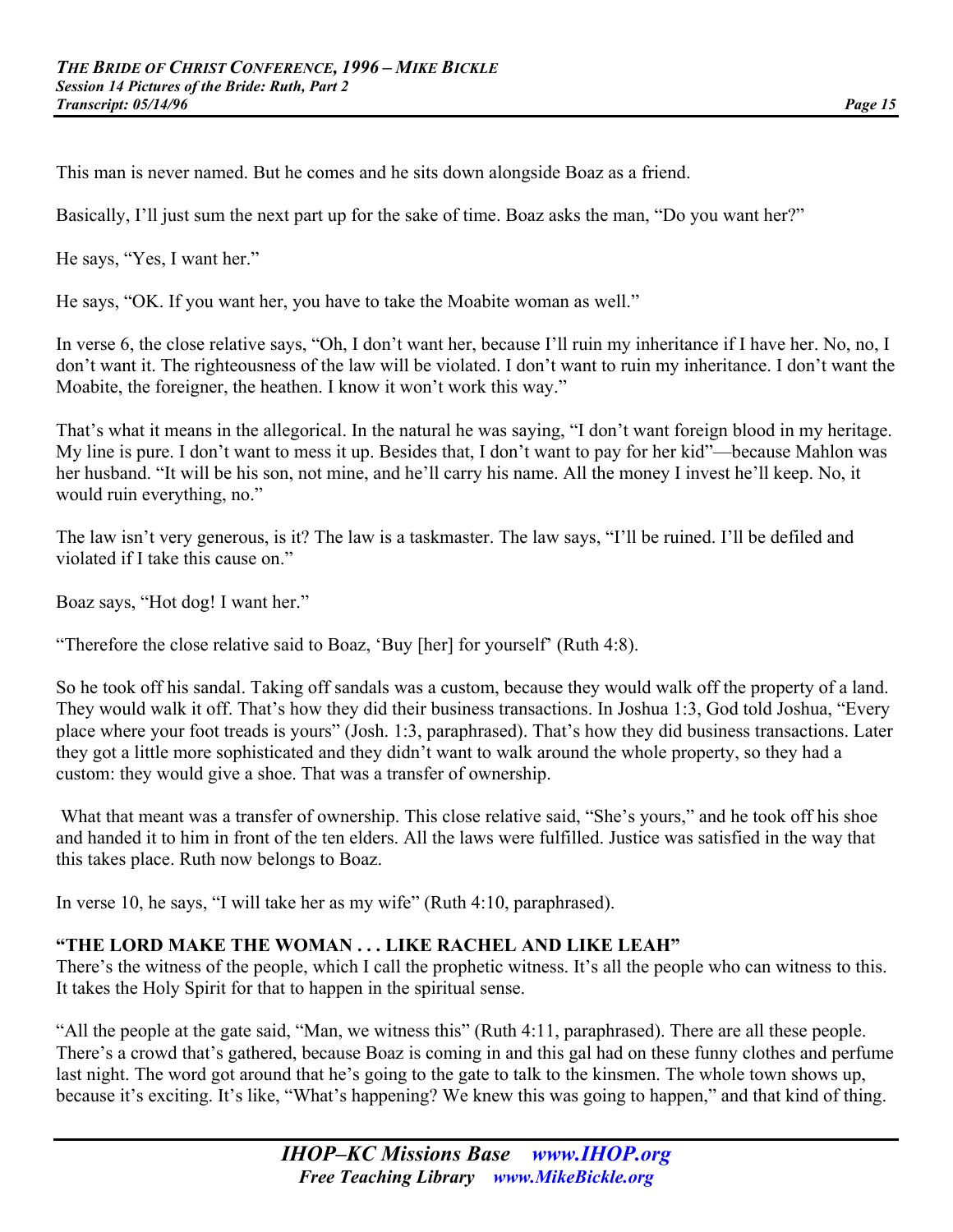All the elders and all the people witness to the Lord and say, "The Lord make the woman who is coming to your house like Rachel and like Leah, the two who built the house of Israel; and may [this union] prosper in Ephrathah and be famous in Bethlehem" (Ruth 4:11, NKJV).

We know that Jacob had two wives and several concubines. But the whole nation came from Rachel and Leah. They said, "May the Lord make you like Rachel and Leah. All of spiritual redemption, all of God's purpose is going to flow out of the union of Jesus and His bride." That's what they're really saying in terms of our purpose. They're the two who built the house of Israel. "May you prosper in Ephrathah." *Ephrathah* means *fruitful*. "May you be fruitful."

"May you be famous in Bethlehem." There was one who was born in Bethlehem. His name was David. There was another who was born in Bethlehem. His name was Jesus, the far greater David. He was the One who was famous in Bethlehem. The famous One came out of Bethlehem where they lived.

"So Boaz took Ruth and she became his wife; and when he went in to her, the Lord gave her conception, and she bore a son" (Ruth 4:13).

Here it is: full redemption comes around, full restoration. The women that were mocking her on the front end are now saying to Naomi, "Blessed be the Lord, who has not left you this day without a close relative; and may his name be famous in Israel! May he be to you a restorer of life and a nourisher of your old age; for your daughter-in-law, who loves you, who is better to you than seven sons, has borne him" (Ruth 4:15).

The *him* they're talking about is the child. They're saying, "This child will be the restorer, the nourisher of life." There are so many good things you could say about every one of those. That's the picture of the Lord Jesus. In the story here, the women come full circle; they were wondering at Naomi some months ago and are now blessed at what's happening. They've been married, the baby has been born, and now they've come to bless her.

The Lord will cause blessing to come from the very lips of those who witnessed your time of discipline; if you humble yourself and walk with the Lord, God will cause those very people to rise up and bless you.

The bride's eternal reign. "Also the neighbor women gave him a name, saying, 'There is a son born to Naomi.' And they called his name Obed. He is the father of Jesse, the father of David" (Ruth 4:17). By the way, *Obed*  means *servant*. The offspring of Ruth and Boaz, of Jesus and the Church, is servanthood. The offspring is called servanthood.

I don't think it's an accident that their reign in eternity will be a reign of serving in meekness all of those under them. Then it goes down and tells the family line, and it ends. That was the point of this genealogy. And then a few generations pass. It only goes from Boaz to Obed—one generation; then to Jesse, the second, and then to David, the third. The third generation is King David, the great king of Israel.

It's interesting that Ruth is called "the Moabitess" seven times in this book. They link her to Moab seven times in the book, because the marvel of the book in this culture was that a Moabite woman is in the line of King David. It's unbelievable! They make this point again, saying, "We don't think of this."